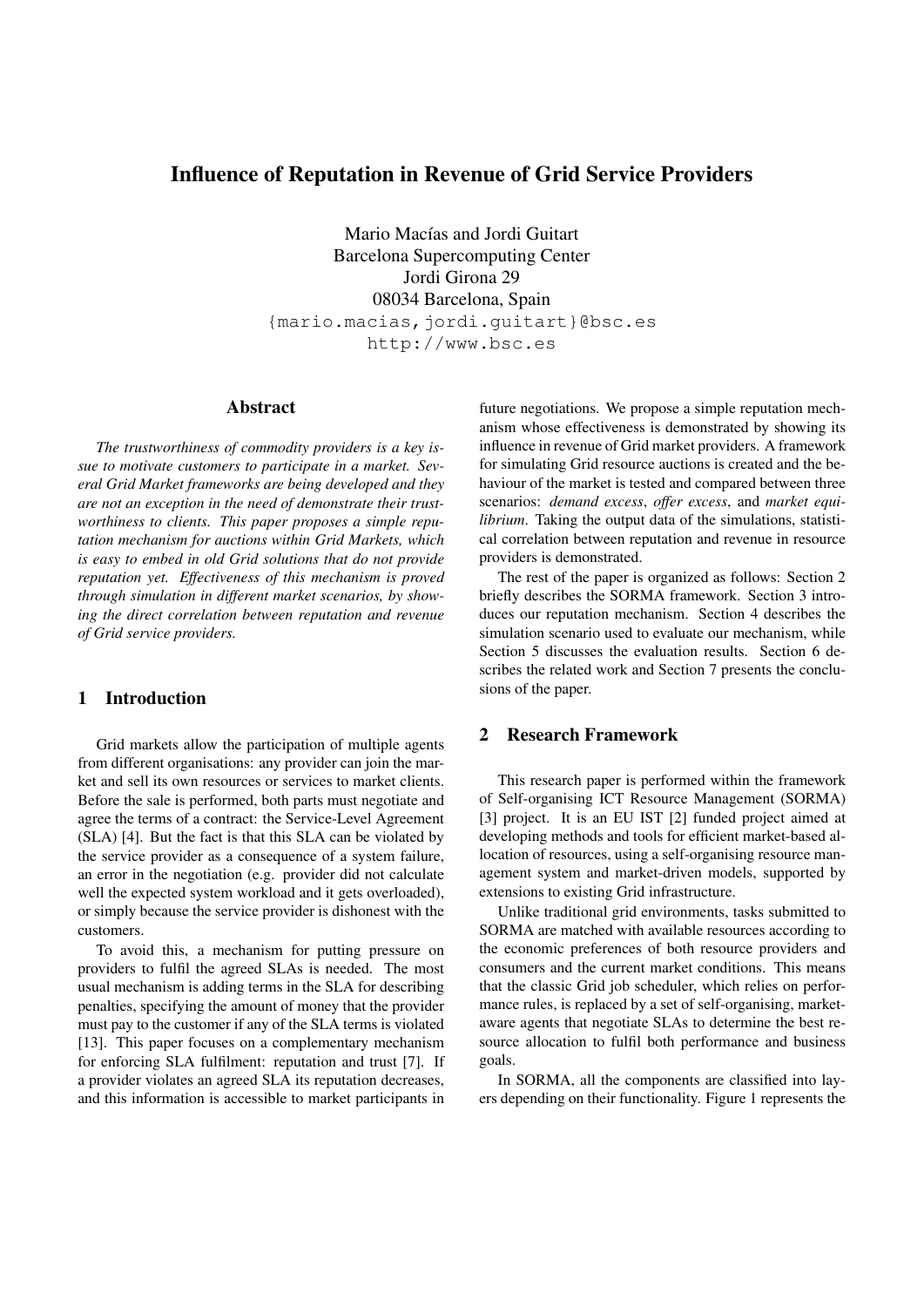

**Figure 1. SORMA Architecture Logical View**

current status of the logical architecture and describes what the system does in terms of its functional entities, their responsibilities and their dependencies. In Figure 1, boxes represent functional entities that in general (but do not have to) result in a corresponding component. Arrows depict dependencies, where an arrow from an entity A to an entity B means that entity A depends on entity B (in the sense that A receives input from B or uses B's services).

The remainder of this section describes the layers and associated components of the architecture to provide a highlevel overview of the system design.

- Layer 4: Grid Applications Layer 4 is the home of the Grid applications and Grid resources to be traded on the SORMA market. At the provider side a provider IT specialist makes use of the intelligent tools in layer 3 to model the provider's business strategies and the offered Grid resources. Grid resources in this context means a physical resource, a raw service and/or a complex service. On the consumer side it has to be distinguished between the Grid application's end user(s) and the consumer's IT support staff who will use the intelligent tools to model an application's resource requirements and the consumer's preferences.
- Layer 3: Intelligent Tools The users (consumers and providers) are supported by intelligent tools for an

easy access to the SORMA market. It makes easier the task of describe both the technical features and the business model of the traded resources and creates automatically both bids and offers to be sent to the SORMA market.

Layer 2: Open Grid Market Is the place where the offered resources/services are assigned to the Grid applications of the consumers, following certain market organizations. The Trading Management component is the access point for the consumers to the Open Grid Market where they can find the offered services and place their according bids. The Contract Management component transforms corresponding pairs of bids and offers to Service Level Agreements (SLA). The SLA Enforcement and Billing component is responsible for the surveillance and enforcement of the contracts it receives from the contract management. The Economically Enhanced Resource Manager (EERM) provides a standardized interface to typical Grid middleware (e.g. Globus Toolkit or Sun Grid Engine). The EERM can shield clients from resource platform specific issues and also enhance or complement the management functions provided by job scheduling and submission systems.

Layer 1: Core Market Services Standard Grid middle-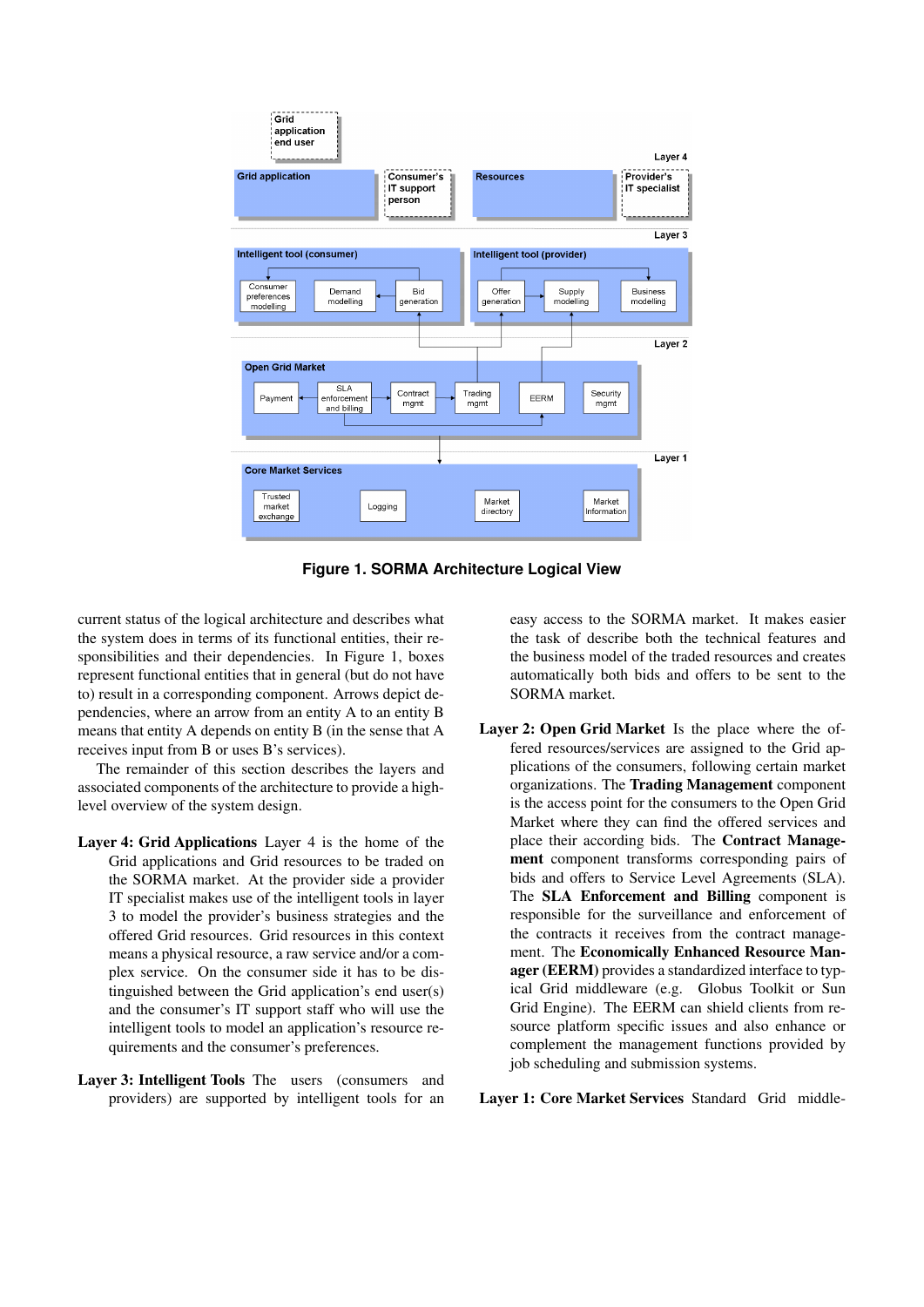ware does not provide all the infrastructure services necessary for an open marketplace. Layer 1 extends the standard Grid middleware by additional infrastructure services, as trusting, logging, market information systems, etc.

# 3 Adding a Reputation Mechanism to SORMA

In a Grid Market like SORMA, a malicious provider may offer some overestimated services to attract unwary customers; there is also the possibility that the service provider be not able to perform correct scheduling for their incoming tasks within its available resources. In both cases, the SLA agreed in negotiation time will be violated.

A penalty system for compensating customers could not be sufficient for some customers, because this mechanism is activated after the SLA is violated. Some customers may need to send some critical interactive tasks (e.g. real time video recognition for security surveillance) and prefer to prevent SLA violations rather than receiving an economic compensation derived from the bad operation of the purchased service. This paper proposes reputation as a mechanism to help market customers choosing a suitable service provider to fulfil their application requirements.

Other reputation mechanisms rely on the feedback given by customers. Taking the most of SORMA architecture, reputation feedback is sent by a neutral entity: *SLA Enforcement* [10] component, which continuously watches the correct fulfilment of the agreed SLAs by using monitored data of the resources 2. The purpose of the neutrality of this component is to prevent incorrect or malicious reputation feedback from the clients because the reputation is calculated in base to objective parameters.

The reputation component assigns a reputation indicator between 0 (worst) and 1 (best) to each provider. Each time a provider violates an SLA, its reputation is decreased proportionally to its category (this paper considers Gold, Silver and Bronze providers as described in Section 4) and the seriousness of the violation, which ranges from 0 (most catastrophic) to 1 (less serious).

In further auction processes, reputation is multiplied to the amount of money that a customer is willing to pay for the usage of the resource. This means that customers will only pay the 50% of the usual price for a resource whose provider has a reputation of 0.5, and the 100% for a resource whose provider has a reputation of 1. This system will automatically discard low-reputation providers, since they will practically never reach an agreement with customers, who are offering much less money for the service than providers ask for.

Each time an SLA is violated, the reputation of the provider is updated with the next formula:



**Figure 2. SLA Enforcement watches the fulfilment of the SLAs with the help of EERM, by using the monitoring data of the resources**

$$
R_t = R_{t-1} * (F_q + (1 - F_q) * S)
$$

where  $R_t$  is the reputation at time step  $t$ ,  $S$  the seriousness of the violation, and  $F_q$  is the factor for the reputation reduction in function to offered Quality of Service  $q$ .  $F_q$  can have values from 0 to 1: it will be greater for low-class providers and smaller for high-quality providers. This formulation assumes that high-quality providers are less allowed to have service failures and customers should be more tolerant with low-quality providers. In our experiments,  $F_{gold} = 0.5$ ,  $F_{silver} = 0.75$  and  $F_{brane} = 0.85$ .

Service providers must also have the possibility to restore their reputation. Each time one of them fulfils correctly an SLA, the next formula is applied:

$$
R_t = \begin{cases} R_{t-1} + \alpha & (R_{t-1} + \alpha < 1) \\ 1 & (\text{otherwise}) \end{cases}
$$

where  $\alpha$  is the reputation recovery rate. At greater values of  $\alpha$ , reputation will be recovered more quickly.

It is also interesting to notice that the proposed mechanism for reputation is easily embeddable in Grid markets that do not provide this kind of functionality, because the simplistic conception of it: it only implements a service for updating the reputation and another to retrieve it, and the data stored is independent of the market data structure, since it is only needed an unique identifier for each provider and a float for its reputation. Actually, SORMA project does not provide any kind of reputation solution.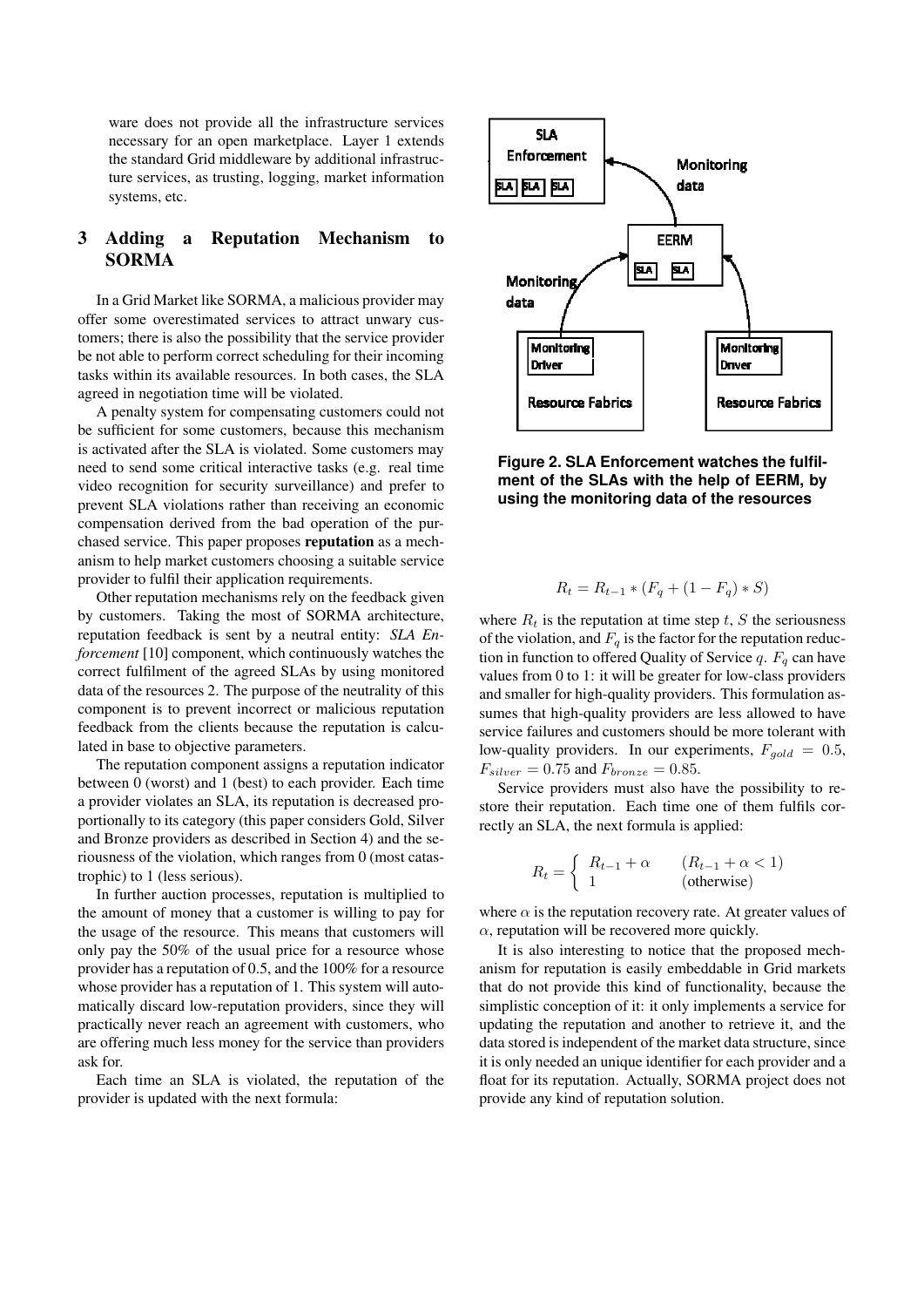### 4 Experimental Environment

A simplified SORMA architecture has been simulated (see Figure 3). Both Clients and Resource Providers send bids and offers respectively to Trading Management component, which assigns clients to providers using the *English auction* mechanism: an initial price for the resource is given, and every client who wants to access it increases the given price which is willing to pay. At the end, the highest bid obtains the resource.



**Figure 3. Architecture of the SORMA simulation**

When the resource is obtained, the client pays to **Pay**ment component for it. In execution time, SLA Enforcement watches the resources to ensure that they are fulfiling the contract specifications in the SLAs. In the experiments in this paper, the SLA is simply defined by a given performance during 5 time slots.

There are three types of resources depending on the given quality of service: *Gold*, *Silver* and *Bronze*. Despite the prices vary in a given range, the average price of Gold providers is the higher, and Bronze providers are the cheapest ones. However, belonging to a low category does not imply that the price cannot be higher than the average of upper categories, because this is a free market.

Gold providers give the best guarantees for the correct SLA fulfilment (less than 2.5% of the SLAs are violated), Silver providers violate less than 5% of SLAs and Bronze providers violate less than 8.5% of SLAs. When a provider violates an SLA, the seriousness of the violation is calculated (in our experiments it is a random value), and the provider has to pay a penalty proportional to the seriousness and the paid amount for the service. This penalty is calculated according to the following formula:

$$
Penalty = Price * Q * S
$$

**Table 1. Resource average characteristics**

|                       | Gold      | Silver     | <b>Bronze</b> |
|-----------------------|-----------|------------|---------------|
| Probability to appear | 0.2       | 0.3        | 0.5           |
| Price range           | [150,600] | [100, 400] | [50, 200]     |
| Failure rate          | $2.5\%$   | 5%         | 8.5%          |

where *Price* is the amount of money that the customer has paid to the provider and *Q* is 1, 2 or 3 if the provider is Bronze, Silver, or Gold class respectively.

All the data concerning resources (prices, reliability, and category) is generated randomly within some ranges specified for each service category (see Table 1). The simulation is performed through 1200 time slots. In each time slot, all the free customers and providers perform auctions to buy or sell resources for executing tasks. Each task needs 5 time slots, and after this time, the resource becomes free and ready to be auctioned. If a customer does not find a resource, increments a 10% his maximum amount of money to pay in the next time slot. If after 5 time slots the resource has not found any resource, it leaves the market.

In order to keep the specified customers/providers ratio, some new customers arrive to the market at each time slot. The behaviour of the market is simulated in three different scenarios: *excess of demand* (5 customers per each provider), *excess of offer* (3 providers per each customer), and *equilibrium* (approximately the same number of customers and providers).

#### 5 Experiments Results

#### **5.1 Demand Excess**

In this scenario, there are too few providers and only the customers who are willing to pay the most can access the resources, which have a variable range of prices in function of their category. Figure 4(a) shows the prices of each of the 100 simulated resources, which are ordered by category (from Bronze to Gold) and by price. The local maximums delimit the different resource categories: clients from 0 to 35 are Bronze, from 36 to 75 are Silver, and clients from 76 to 100 are Gold. Prices and category are generated randomly, but the higher is the category, the more expensive tend to be the prices (see Table 1).

It can be seen that all the resources from the same category have similar revenue (Figure 4(b)), because there are much more customers than resources, and there is always a high probability to find a customer willing to pay a high amount of money for accessing the resource. This causes that providers with less reputation (Figure  $4(c)$ ) have also a high demand, and low reputation does not decrease the benefit. Furthermore, providers who violated an SLA have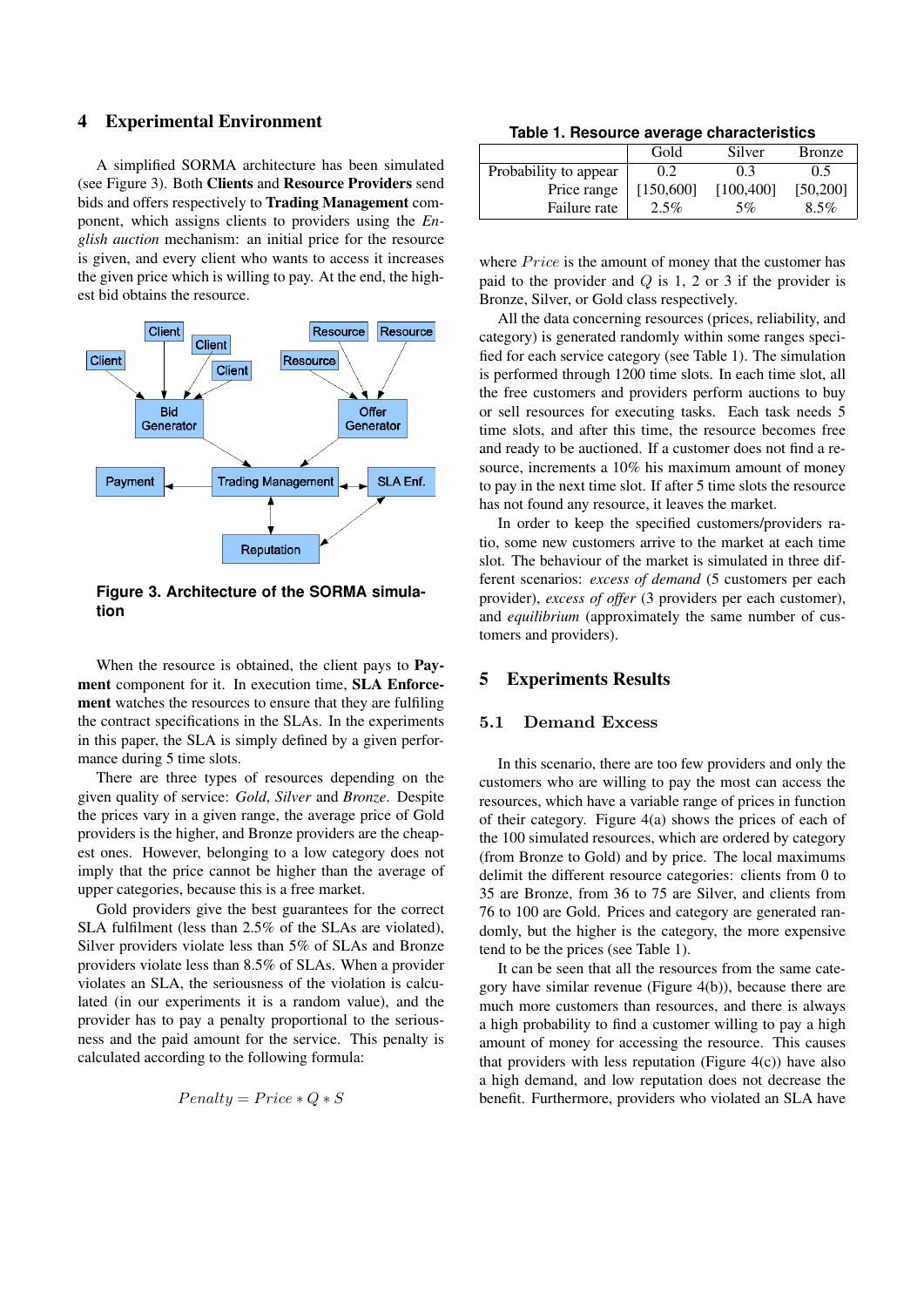

**Figure 4. Results for the demand excess scenario for each resource: a) initial price for the auction, b) total revenue after the 1200 time slots simulation, and c) reputation of provider**

more opportunities to restore their reputation. The plots in Figure 4 and the next ones are variable because the randomness of the parameters.

As a conclusion, this scenario is quite beneficial for all the providers, since they can increase enormously their prices and they continue getting clients. For customers, this is a very bad scenario, since a small part of them have to pay a lot of money to buy some resources, and the rest cannot have access to them. Taking into account the Offer and Demand Law [1], this scenario should lead to a drastic reduction of the number of customers which access SORMA (because they do not find what they want), and an increment of the number of providers (they want to have big profits).

# **5.2 Offer Excess**

Offer excess scenario is simulated through 200 resources (the double that in the demand excess scenario). During the simulation, there are about three service providers for each customer. In consequence, only resources at affordable prices are frequently used and have some economic benefit (Figure 5(b)). Despite this, their economic benefit is quite low (about 50% of the benefit in the demand excess scenario). This is due to the auctions between customers, which are less aggressive than in previous scenario: there are less competing *rich* consumers, and they have more possibilities to choose.

Reputation of resources in offer excess scenario (Figure 5(c)) is generally lower than in demand excess one (Figure 4(c)). This is because resources do not have the same opportunities to restore their reputation in each scenario, since customers have more options to choose, and they will be reticent to buy low reputation resources.

This scenario is very good for customers; all of them can find what they want, and at low prices; but is very inefficient for providers. In this situation, the numbers of providers would be reduced (since they do not have economic benefit from their participation into SORMA), and the number of customers would be increased (for them, SORMA is a good place to find cheap resources).

#### **5.3 Equilibrium Market**

In a dynamic market, where offer and demand is continuously adapting to market scenario, previous two scenarios would lead to an equilibrium state, where the proportion between providers and resources allows to the first ones having an economic benefit, and to the others finding resources at reasonable prices. In this experiment, 100 providers (Figure  $6(a)$ ) are sold to an approximately equal number of customers in each time slot.

Figure 6(b) shows a sensibly higher benefit for both cus-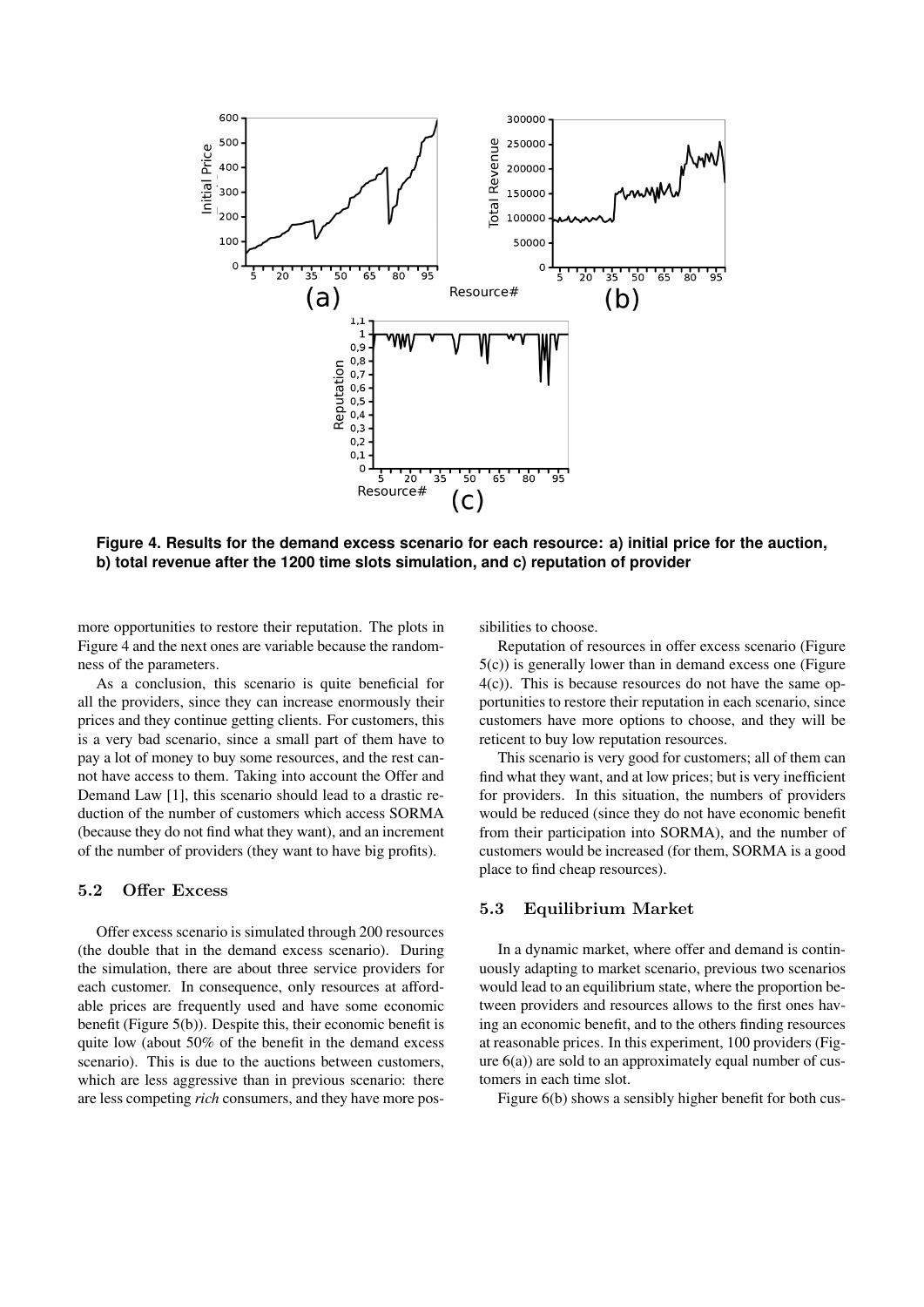

**Figure 5. Results for the offer excess scenario for each resource: a) initial price for the auction, b) total revenue after the 1200 time slots simulation, and c) reputation of provider**

tomers and providers: customers usually find what they need, and providers are economically profitable, except the most expensive ones.

Figures 6(b) and 6(c) have emphasized with circles three points where the graph falls down dramatically for Gold providers, and these points coincide for both reputation and revenue. This makes suspect that there is some relation between reputation and revenue. In the next section, all the simulation data will be analyzed to show if this relation really exists.

#### **5.4 Influence of Reputation in Revenue**

To calculate the true relation between reputation and revenue, this study used the *Pearson Correlation Coefficient (PCC)* (equation 1) in all the scenarios and resource categories separately.

$$
PCC = \frac{\sum XY - \frac{\sum X \sum Y}{N}}{\sqrt{\left(\sum X^2 - \frac{\left(\sum X\right)^2}{N}\right)\left(\sum Y^2 - \frac{\left(\sum Y\right)^2}{N}\right)}}
$$
\n(1)

*P CC* calculates the relation between *X* and *Y* data sets, each one with *N* elements. Its value is in the range from +1 (perfect linear relationship) to -1 (perfect negative linear relationship). Table 2 shows the PCCs between revenue and reputation for Gold, Silver and Bronze providers in each of the simulated market scenarios (demand excess, offer excess and equilibrium). Providers without revenue (nor usage) have been removed from the data sets, since this data would deform PCC calculations.

As it could be expected, Table 2 shows that the weakest correlations are given in demand excess scenario by the reasons explained in Section 5.1. In the other two scenarios, it seems logical that revenue in Gold and Silver providers has more relation with reputation than in Bronze providers, because customers accept that low-quality providers can have a greater failure rate.

A striking fact in Table 2 is that correlation between revenue and reputation in *equilibrium market* is greater than in the *offer excess* scenario. It seems against the common sense, due to the possibility to be more selective in offer excess scenario, and choose preferably the high reputation providers. The logical explanation for this is that since customers have more possibilities to choose in offer excess scenario, there are other parameters with more importance, e.g. the resource price.

### 6 Related Work

Grid Market reputation mechanisms have been studied recently by some authors. Abawajy and Goscinski [5] describe a Grid information service with reputation management facility, based on the concept of dynamic trust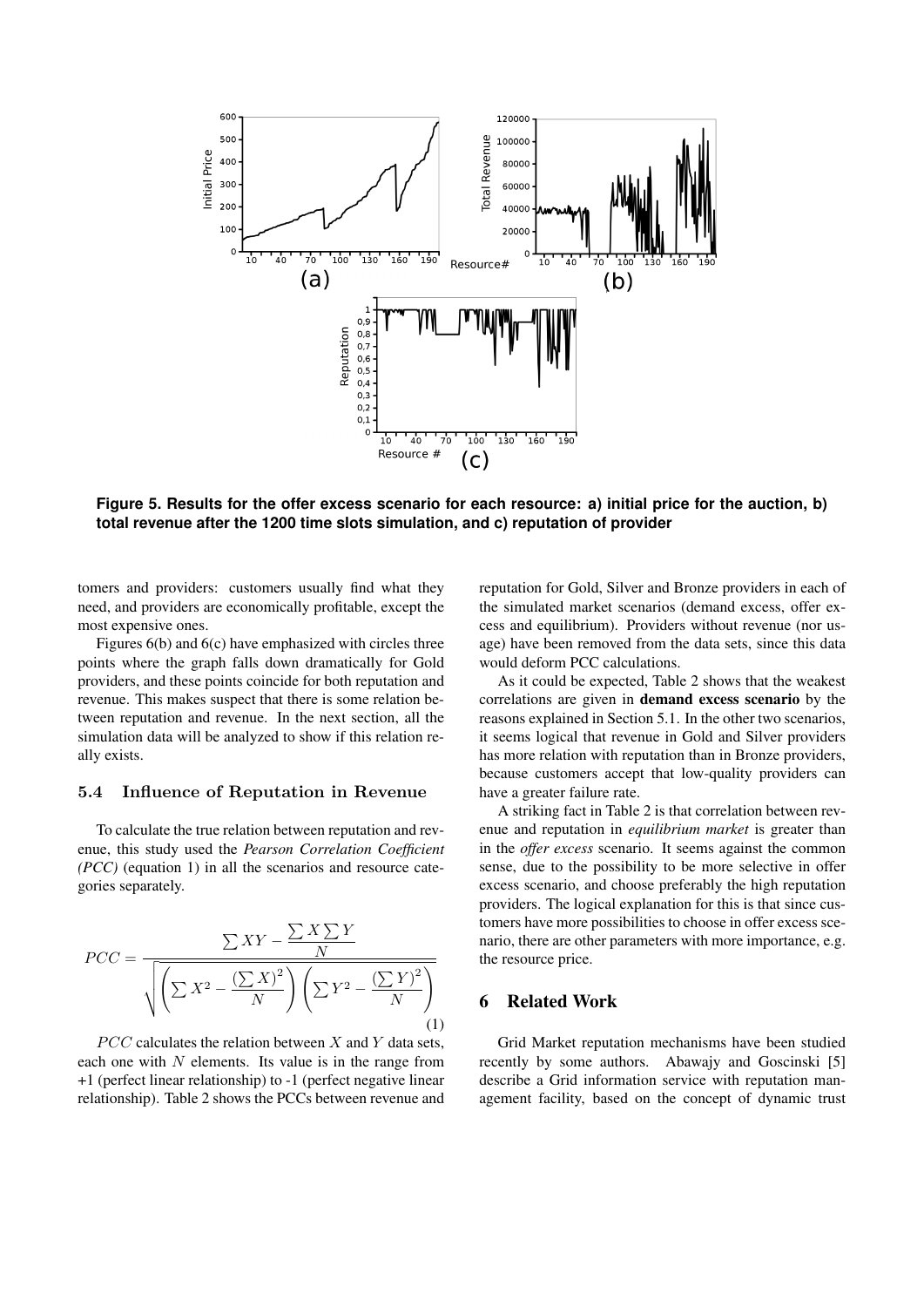

**Figure 6. Results for the equilibrium scenario for each resource: a) initial price for the auction, b) total revenue after the 1200 time slots simulation, and c) reputation of provider. The circled spikes make suspect about the correlation between revenue and reputation**

**Table 2. Correlation between reputation and revenue**

|                                  | Gold |       | Silver Bronze |
|----------------------------------|------|-------|---------------|
| Demand Excess   0.001            |      | 0.167 | 0.143         |
| Offer Excess $\vert 0.418 \vert$ |      | 0.420 | 0.357         |
| Equilibrium $\vert$ 0.883        |      | 0.633 | 0.550         |

and reputation adaptation based on community experiences. *GridEigenTrust framework* [6] proposes an algorithm for evaluating Grid reputation by combining eigenvectors to compute reputation, and integration of global trust. The main differences with this paper are the complexity of their theoretical proposals, and that these papers are focused mainly on experimental simulations to demonstrate how a simple-but-effective policy can also work.

Chen et al. [8] experimentally compare low-information, high-information and self-reporting reputation mechanisms. The results indicate that players strategically reacted to the reputation mechanisms, with higher information mechanisms increasing market efficiency. Sonnek et al. [11] perform wide experiments to compare some existent reputation mechanisms in quantitative terms. Weng et al. [12] consider the possibility of malicious referrers who report inaccurate testimonies and proposes a system to mitigate them. This proposal is not needed in a system like the one described in this paper, since reputation feedbacks are given by a neutral entity in the SORMA system. Lu et al. [9] propose mechanisms where reputation value of resource provider reflects the reliability of its resources: their mechanisms decide the trades between resource providers and consumers in terms of both reputation and price, and solve the information asymmetry problems.

# 7 Conclusions and Future Work

This paper has introduced a proposal for a very simple reputation mechanism that can be easily embedded in Grid scenarios which do not provide reputation: in the SORMA example scenario, only is needed to add a service call from *SLA Enforcement* component to update the reputation data, and another one from *Trading Management* to retrieve the reputation in negotiation time. The reputation mechanism will help legacy Grid clients to acquire better resource providers in a transparent way, without need of modification. This affirmation is demonstrated through a